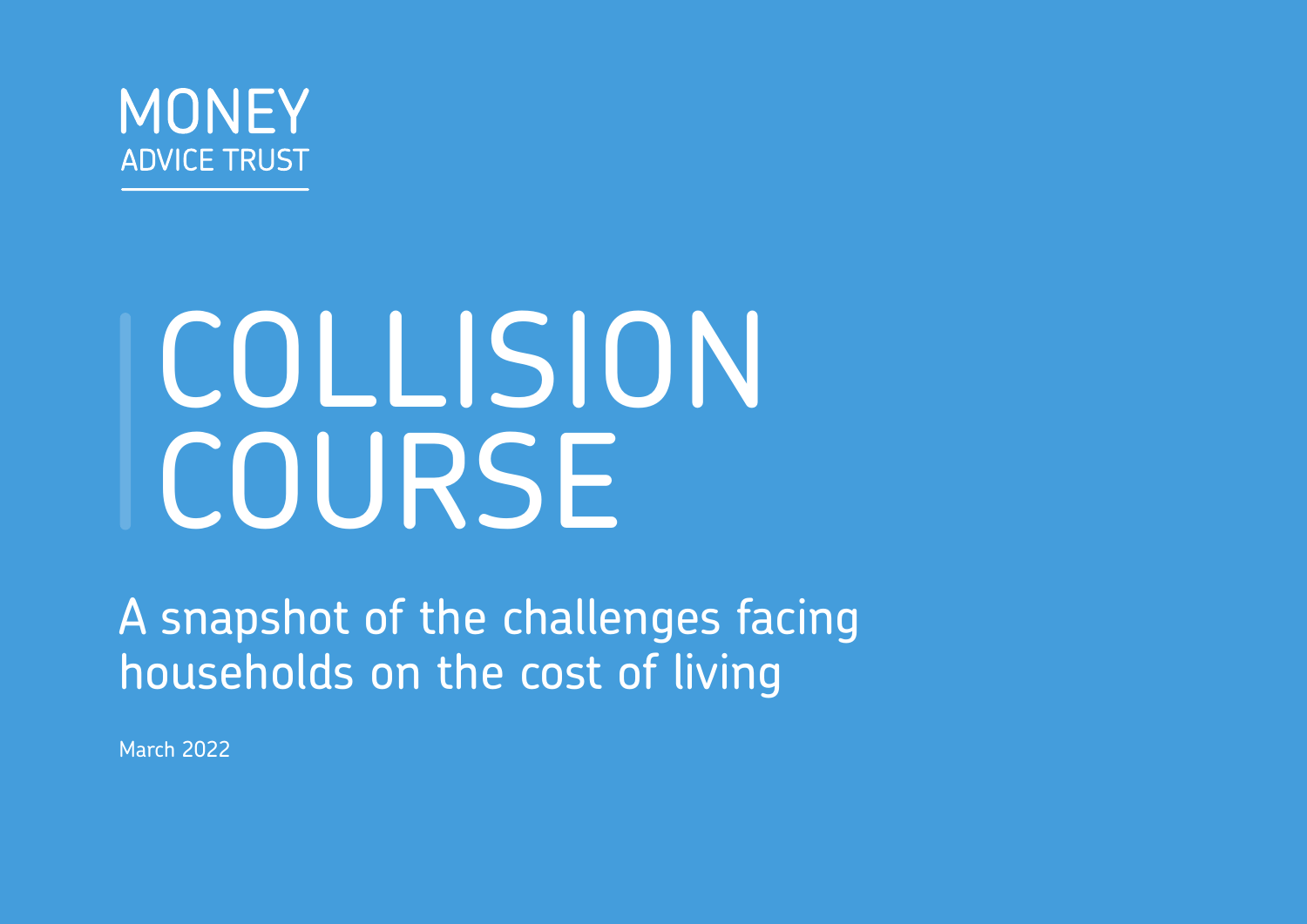## HOUSEHOLDS ARE ALL ALREADY UNDER HUGE PRESSURE

#### **Collision course:**

A snapshot of the challenges facing households on the cost of living

### **About the research**

Through our National Debtline and Business Debtline services, we see the sharp end of the current challenges facing households on income, costs and bills.

However, the impact of rising inflation, energy costs and out-of-pace incomes are far-reaching. To complement our own data, we commissioned Opinium to conduct a nationally representative poll of 2,001 UK adults. The fieldwork took place between 1 – 4 March 2022 and all figures have been weighted to be nationally representative of UK adults.

Where we extrapolate national figures from this data, these are calculated by the Money Advice Trust using population estimates from the Office of National Statistics which indicate that there are 52,890,000 adults in the UK.

We plan to repeat elements of the research in three to four months' time, in order to track the impact of the current crisis and the effectiveness of support measures.

Worryingly, our research reveals people are already struggling, even before we see the worst of the challenges from April, with further rises to bills – most notably energy – and the impact of tax rises on people's incomes.



**Just 20%** of UK adults said they feel prepared to deal with rising costs.

Over 1 in 5 UK adults (22%) – equivalent to 11.6 million people – say they **worry about money every day**. This rises to 34% for people receiving welfare benefits.



Over 1 in 10 (12%) – 6.2 million people – say they **regularly lose sleep** worrying about rising costs.



**Over a third (34%) of UK adults say they have already cut down on all non-essential spending**, to deal with the rising cost of living.

This raises significant concerns about how people will cope with further price rises and pressure on incomes after April 2022, and reveals how little flex many people have in their budgets.

This is something we see starkly among people we help. Nearly 4 in 10 (37%) callers to National Debtline have a 'deficit budget', meaning they already do not have enough money coming in to cover essential outgoings – let alone cope with any household bill or price increases.

*"I just can't afford to pay it out of my Universal Credit. What do you do? I know council tax and your mortgage are the priority debts, but if all the money you're getting in is less than even your mortgage, what do you do?"* 

*- Des, National Debtline client*

2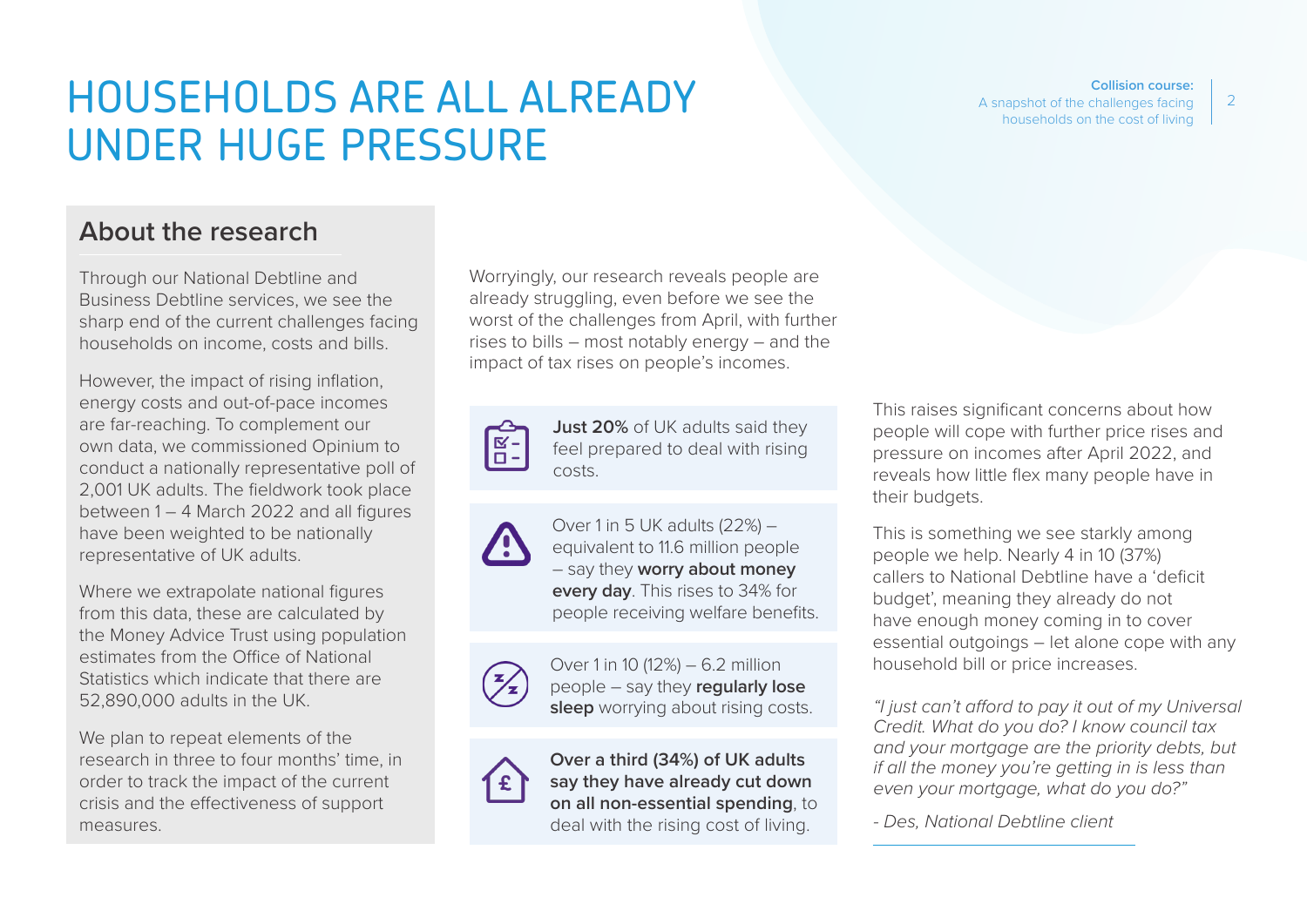## DRASTIC STEPS ARE ALREADY BEING TAKEN BY MILLIONS

There are worrying signs that people are already having to take drastic steps to try to deal with the financial pressure caused by rising bills. We are concerned that, without additional targeted support, these numbers could rise further – having a significant impact on people's physical and mental health.

#### **In the last three months, as a result of the rising cost of living….**

12% of UK adults have sold personal or household items.



12% - 6.2 million – have gone without heating, water or electricity



8% - 4.1 million – have gone without food.



10% have borrowed from family and friends.

Without further action, there is a high risk that we will see many people facing impossible decisions in the coming months. Decisions around whether to go without essentials like heating and food; to fall behind on bills – with all the consequences this can bring; or to take out more credit. In reality, many households will end up having to do all three.



In the past three months, **a quarter (25%) of UK adults had to use credit to pay for bills or essentials**, such as food, because they did not have any other way to pay for them. This is equivalent to **13.2 million people**.

Worryingly, **over 2.6 million people** (5%) said they had to use **high-cost credit specifically to pay for food** in the past three months, because this was the only way they could pay.

#### **Collision course:**

A snapshot of the challenges facing households on the cost of living

#### **In the next three months:**



**1 in 5 UK** adults (19%) expect to have to borrow money to pay for essentials.



**17%** expect to seek help from their energy provider, local authority or other creditors.



#### **More than 7.8 million adults** in

the UK (15%) think they will need to seek out advice about debt issues as a result of the rising cost of living.

Certain groups are more at risk of both current and future difficulties. **Young people aged 18-34, people from an ethnic minority background and people receiving welfare benefits** were all more likely to say they expected to need debt advice, or to have to use credit for essentials. As we explore on the following page, these groups were all more likely to be behind on bills currently too – suggesting a need for urgent, targeted support.

3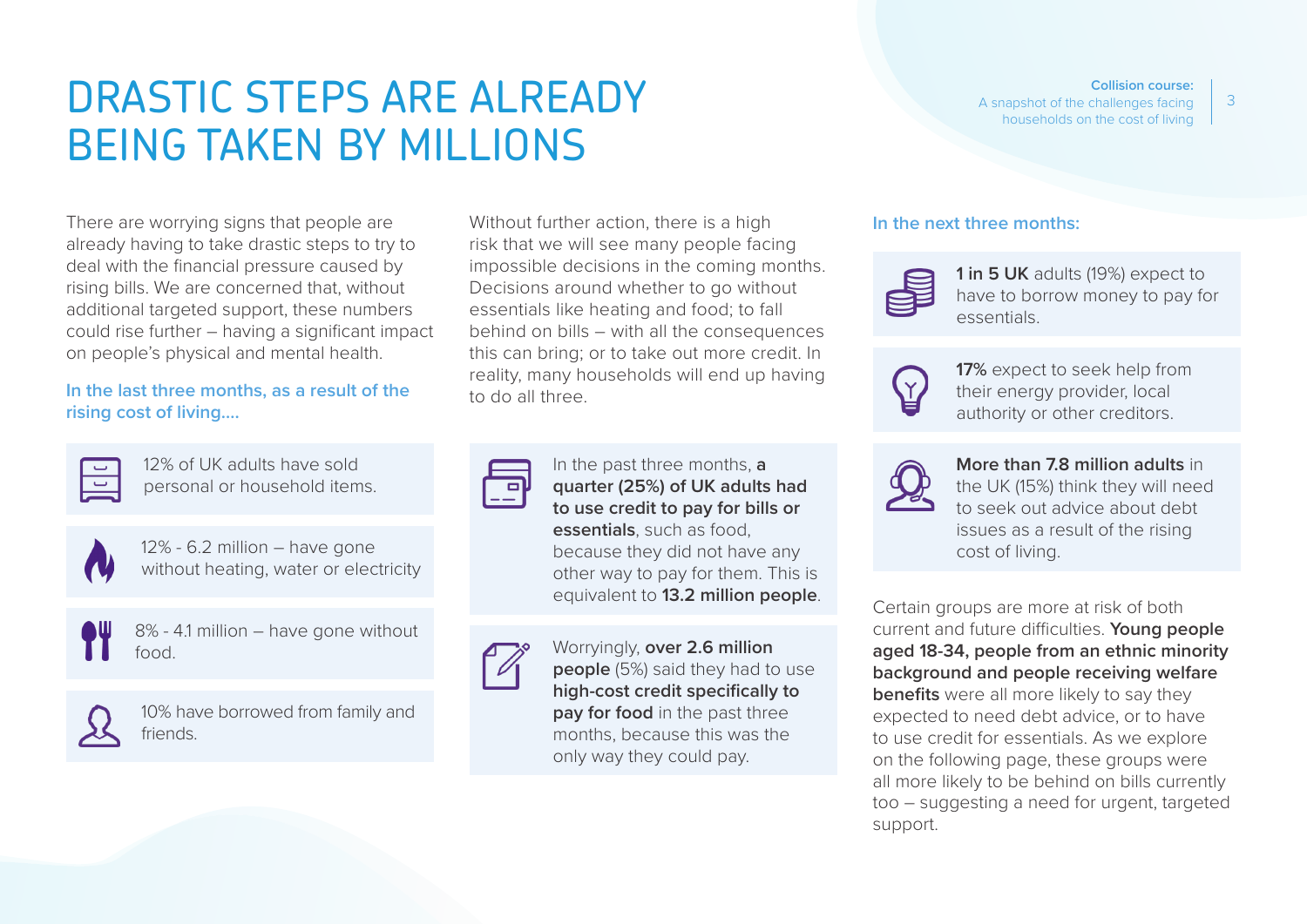## A RISK OF GROWING DEBT PROBLEMS

Among the people we help, we are already seeing the impact that rising costs and outpaced incomes are having on people's ability to pay their bills.

The proportion of callers to National Debtline with energy debt is significantly higher so far this year compared to 2021 (32% in 2022, up from 23% in 2021). Council tax arrears have been rising again as we emerge from the Covid-19 pandemic, with 27% of National Debtline clients having council tax arrears in February 2022, compared to 19% in February 2021.

Among Business Debtline clients, 20% had energy arrears as of February 2022. 24% owed money on their council tax and 26% had income tax debts.

Evidence shows this financial pressure is being felt across the wider population too.



**7.9 million adults (15% of the population) are currently behind on one or more household bill.**



Among people receiving welfare benefits, the figure is more than double, with 35% currently behind on one or more household bill.

The most common bill for people to be behind on was energy (7%), followed by council tax (5%) and water (5%).

Worrying, **nearly 2 in 5 adults (39%) said that, while they could currently afford their bills, they were worried they would fall behind** – reflecting the sheer scale of the challenge facing households .